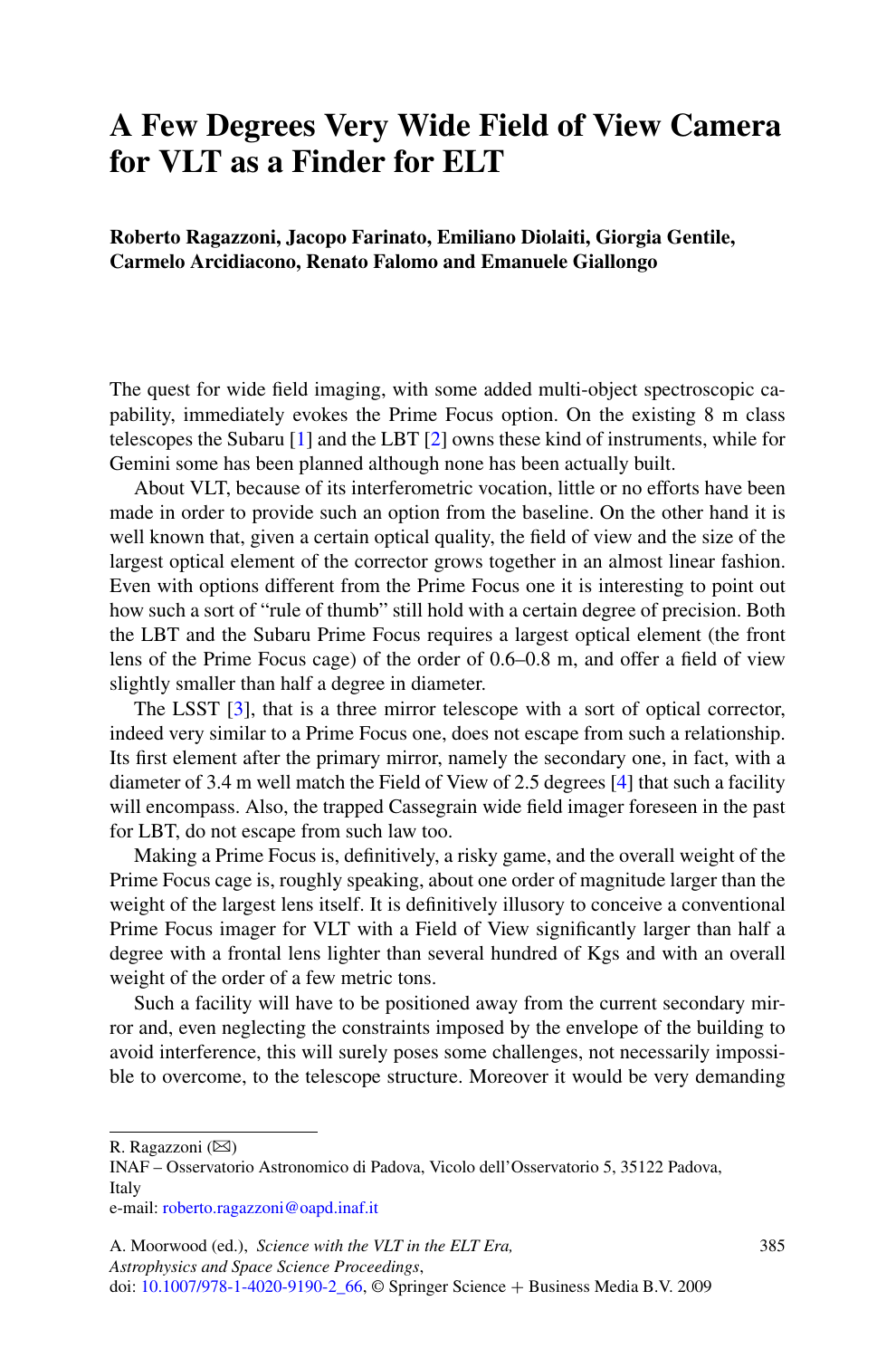

**Fig. 1** A conceptual design of the camera idea: a correctors array posed on the VLT focal plane. A colour version of this figure is available at dx.doi.org/10.1007/978-1-4020-9190-2\_66



**Fig. 2** A collimator composed by 6 elements is posed on the VLT F/4 focal plane. In correspondence of the pupil image there is a corrector plate that convolve light on a CCD. Because of radial distribution of aberration it is possible to split the whole field of view in micro-region within the correction remains roughly the same in a range fixed by the image quality we want to achieve

to imagine this as an option preserving other functionalities of the telescope itself, in particular interferometry, unless with major mechanical workload in the daylight for turning the telescope from a Prime Focus option to the conventional one. Finally, this can maybe achieve a Field of View of the order of one degree, and still this would require a Prime Focus with a front lens rivaling the largest refractive elements ever made in the world (still the famous 1.5 m lens of the Paris Exhibition of 1900 and then lost keep the record, leaving some hopes that in a little more than a century something larger could be one day built on the purpose).

We recently introduced a completely different concept for a very wide field imager. Here we refer, pushing a little to the edge of the feasibility, to a full field of view of 3 degree in diameter. This represent about 36 times the field covered by existing Prime Focus and would surely be in direct competition with LSST.

The concept rely on a large number of small adiacent cameras mounted on a low focal ratio Cassegrain focus, namely an about F/4 one (Fig. 1 and Fig. 2).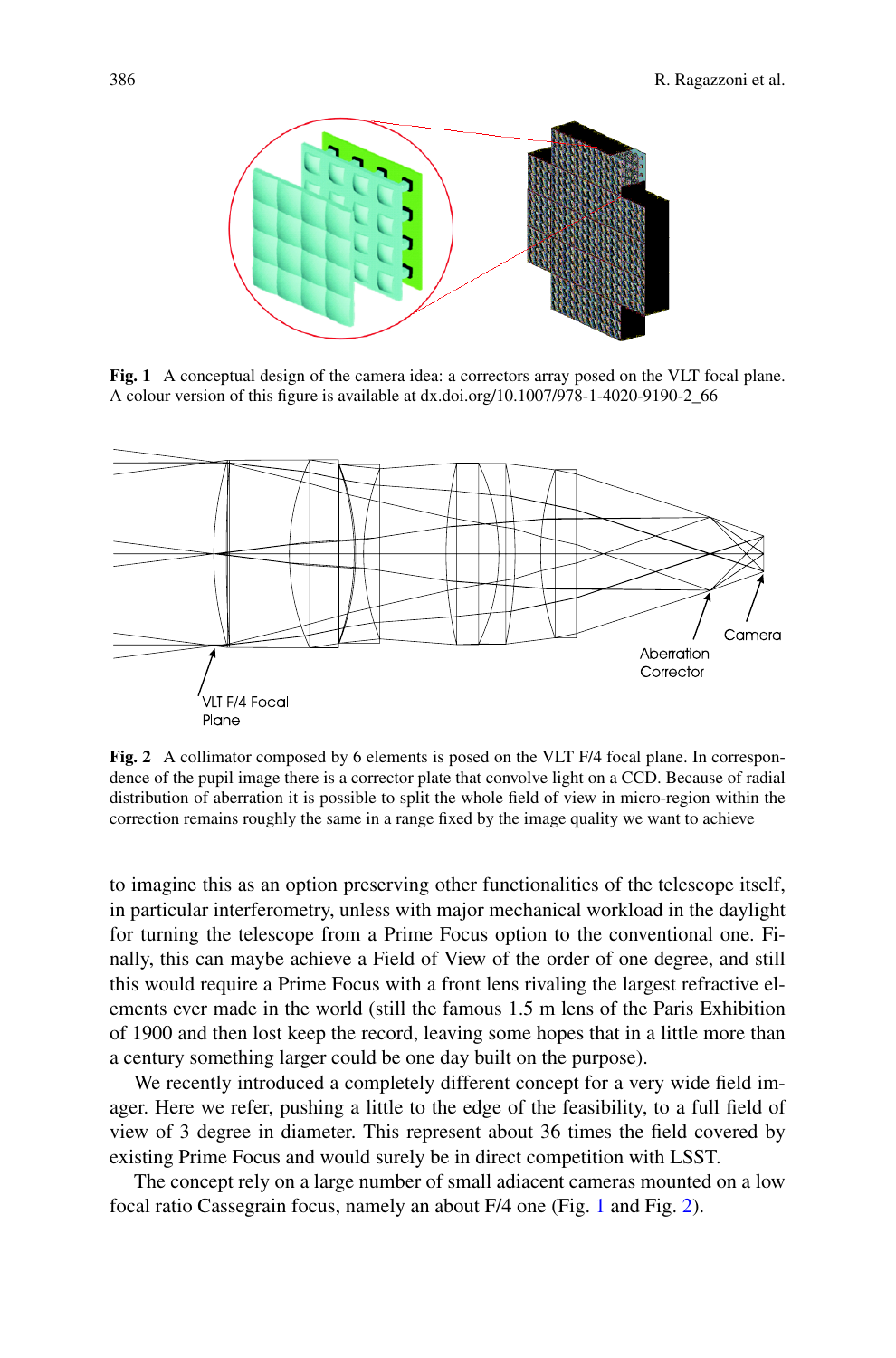

**Fig. 3** In figure it can be seen the *upper part* of one of the VLT Unit Telescope. At the *top center* one can see the secondary mirror as it is now, while *just below* one can see a design in scale of the secondary mirror needed to make the UT an F/4 Cassegrain. A colour version of this figure is available at dx.doi.org/10.1007/978-1-4020-9190-2\_66

This of course requires the change of the secondary mirror with a larger one (Fig. 3), but positioned closer to the primary mirror, leaving no problem for any possible interference with the existing VLT building and ameliorating the mass and momentum stress to the telescope structure. Also, the existence nevertheless of a Cassegrain foci, although with a different focal ratio and in a position that can be placed with some degree of freedom in some preferred place, shed some hope that, with the proper retrofitting of the VLTI arm related to the Unit Telescope chosen for the conversion to Wide Field imager and spectrograph, the interferometric option can be fully retained. This should be the subject of a specific study, but the tiny Field of View of any interferometric channel makes such a chance a realistic one.

There are different ways this camera can have spectroscopic capability. The one envisaged in the original concept involves a certain number of fiber positioner to be placed in alternative to the detector. Note that these will be in the, mechanically comfortable, condition to requires to move some fibers in an area smaller than the one the mechanical device can occupy. From preliminary discussions on such an option for LBT we found that off-the-shelf components could be, in principle, used for such an option. Alternatively a further intermediate focal plane and pupil plane could be introduced to allow for some multi-slit and grism directly in the camera design. Depending upon the required quality of the intermediate focal plane the golden rule of optical design (requiring more elements for more "tasks" to be achieved from the optical device) could be to some extent dampened.